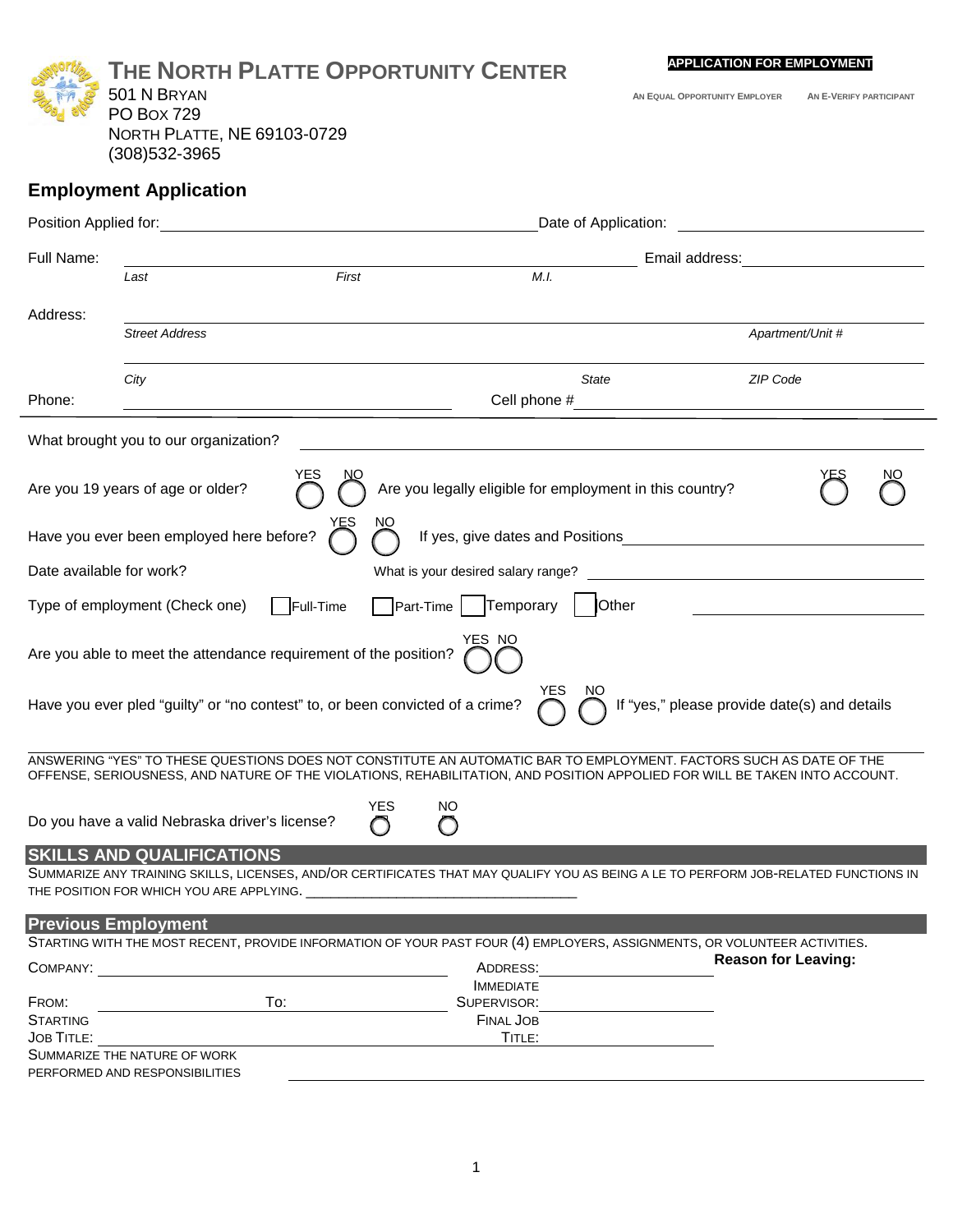| COMPANY:                                                       |                                                                                                                                                                                                                                | ADDRESS:                                                   |                |                       |                              |  |  |
|----------------------------------------------------------------|--------------------------------------------------------------------------------------------------------------------------------------------------------------------------------------------------------------------------------|------------------------------------------------------------|----------------|-----------------------|------------------------------|--|--|
|                                                                |                                                                                                                                                                                                                                | <b>IMMEDIATE</b><br>SUPERVISOR:                            |                |                       |                              |  |  |
| FROM:<br><b>STARTING</b>                                       | To:                                                                                                                                                                                                                            |                                                            |                |                       |                              |  |  |
| <b>JOB TITLE:</b>                                              |                                                                                                                                                                                                                                | <b>FINAL JOB</b><br>TITLE:                                 |                |                       |                              |  |  |
| SUMMARIZE THE NATURE OF WORK                                   |                                                                                                                                                                                                                                |                                                            |                |                       |                              |  |  |
| PERFORMED AND RESPONSIBILITIES                                 |                                                                                                                                                                                                                                |                                                            |                |                       | <b>Reason for Leaving:</b>   |  |  |
|                                                                |                                                                                                                                                                                                                                |                                                            |                |                       |                              |  |  |
| COMPANY:                                                       |                                                                                                                                                                                                                                | ADDRESS:                                                   |                |                       |                              |  |  |
|                                                                | <b>IMMEDIATE</b>                                                                                                                                                                                                               |                                                            |                |                       |                              |  |  |
| FROM:                                                          | To:                                                                                                                                                                                                                            | SUPERVISOR:                                                |                |                       |                              |  |  |
| <b>STARTING</b><br><b>JOB TITLE:</b>                           |                                                                                                                                                                                                                                | <b>FINAL JOB</b><br>TITLE:                                 |                |                       |                              |  |  |
| SUMMARIZE THE NATURE OF WORK                                   |                                                                                                                                                                                                                                |                                                            |                |                       |                              |  |  |
| PERFORMED AND RESPONSIBILITIES                                 |                                                                                                                                                                                                                                |                                                            |                |                       |                              |  |  |
|                                                                |                                                                                                                                                                                                                                |                                                            |                |                       | <b>Reason for Leaving:</b>   |  |  |
| COMPANY:                                                       |                                                                                                                                                                                                                                | ADDRESS:<br><b>IMMEDIATE</b>                               |                |                       |                              |  |  |
| FROM:                                                          | To:                                                                                                                                                                                                                            | SUPERVISOR:                                                |                |                       |                              |  |  |
| <b>STARTING</b>                                                |                                                                                                                                                                                                                                | <b>FINAL JOB</b>                                           |                |                       |                              |  |  |
| <b>JOB TITLE:</b>                                              |                                                                                                                                                                                                                                |                                                            | TITLE:         |                       |                              |  |  |
| SUMMARIZE THE NATURE OF WORK<br>PERFORMED AND RESPONSIBILITIES |                                                                                                                                                                                                                                |                                                            |                |                       |                              |  |  |
|                                                                |                                                                                                                                                                                                                                |                                                            |                |                       |                              |  |  |
| <b>References</b>                                              |                                                                                                                                                                                                                                |                                                            |                |                       |                              |  |  |
| Please list three professional references.                     |                                                                                                                                                                                                                                |                                                            |                |                       |                              |  |  |
| <b>NAME</b>                                                    |                                                                                                                                                                                                                                | PHONE#                                                     |                |                       | <b>NUMBER OF YEARS KNOWN</b> |  |  |
|                                                                |                                                                                                                                                                                                                                |                                                            |                |                       |                              |  |  |
|                                                                |                                                                                                                                                                                                                                |                                                            |                |                       |                              |  |  |
|                                                                |                                                                                                                                                                                                                                |                                                            |                |                       |                              |  |  |
|                                                                |                                                                                                                                                                                                                                |                                                            |                |                       |                              |  |  |
|                                                                |                                                                                                                                                                                                                                | <b>Education</b>                                           |                |                       |                              |  |  |
|                                                                |                                                                                                                                                                                                                                |                                                            |                |                       |                              |  |  |
| High School:                                                   |                                                                                                                                                                                                                                | Address:                                                   |                |                       |                              |  |  |
| From:<br>To:                                                   |                                                                                                                                                                                                                                | Did you graduate?                                          |                | Diploma:              |                              |  |  |
| College:                                                       |                                                                                                                                                                                                                                | Address:                                                   |                |                       |                              |  |  |
|                                                                |                                                                                                                                                                                                                                |                                                            |                |                       |                              |  |  |
| From:                                                          | To: the contract of the contract of the contract of the contract of the contract of the contract of the contract of the contract of the contract of the contract of the contract of the contract of the contract of the contra | Did you graduate?                                          |                | Degree:               |                              |  |  |
| Other:                                                         |                                                                                                                                                                                                                                | Address:                                                   |                |                       |                              |  |  |
| From:                                                          | To: the contract of the contract of the contract of the contract of the contract of the contract of the contract of the contract of the contract of the contract of the contract of the contract of the contract of the contra | <b>YES</b><br>Did you graduate?                            | N <sub>O</sub> | Degree:               |                              |  |  |
|                                                                |                                                                                                                                                                                                                                |                                                            |                |                       |                              |  |  |
|                                                                |                                                                                                                                                                                                                                | <b>Military Service</b>                                    |                |                       |                              |  |  |
| Branch:                                                        |                                                                                                                                                                                                                                |                                                            |                | From: $\qquad \qquad$ | To:                          |  |  |
|                                                                |                                                                                                                                                                                                                                |                                                            |                |                       |                              |  |  |
| Rank at Discharge:<br>Type of Discharge: Type of Discharge:    |                                                                                                                                                                                                                                |                                                            |                |                       |                              |  |  |
|                                                                |                                                                                                                                                                                                                                |                                                            |                |                       |                              |  |  |
|                                                                |                                                                                                                                                                                                                                |                                                            |                |                       |                              |  |  |
| If other than honorable, explain:                              |                                                                                                                                                                                                                                | <u> 1989 - John Stein, Amerikaansk politiker (</u> † 1920) |                |                       |                              |  |  |

## **Disclaimer and Signature**

*I certify that all information I have provided in order to apply for and secure work with the employer is true, complete, and correct. I understand that any information provided by me that is found to be false, incomplete, or misrepresented in any respect, will be sufficient cause to 1) cancel further consideration of this application, or 2) immediately discharge me from the employer's service, whenever it is discovered.*